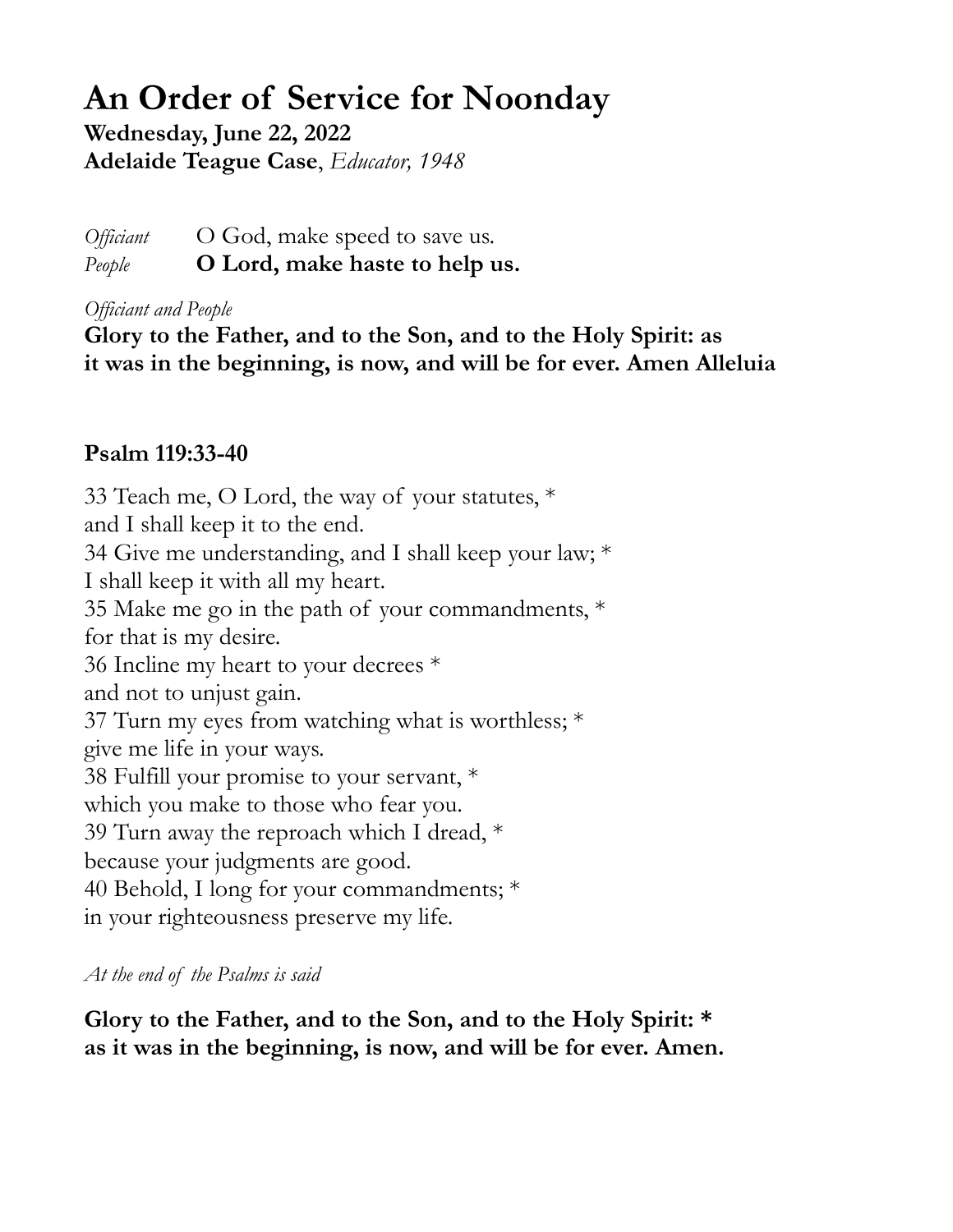## **Mark 4:21-25**

Jesus said to the disciples, "Is a lamp brought in to be put under the bushel basket, or under the bed, and not on the lampstand? For there is nothing hidden, except to be disclosed; nor is anything secret, except to come to light. Let anyone with ears to hear listen!" And he said to them, "Pay attention to what you hear; the measure you give will be the measure you get, and still more will be given you. For to those who have, more will be given; and from those who have nothing, even what they have will be taken away."

*Officiant* The Word of the Lord*. People* **Thanks be to God.**

*A meditation, silent or spoken, may follow.* 

*The Officiant then begins the Prayers*  Lord, have mercy. **Christ, have mercy.**  Lord, have mercy.

*Officiant and People*

**Our Father, who art in heaven, hallowed be thy Name, thy kingdom come, thy will be done, on earth as it is in heaven. Give us this day our daily bread. And forgive us our trespasses, as we forgive those who trespass against us. And lead us not into temptation, but deliver us from evil.** 

| Officiant | Lord, hear our prayer;       |
|-----------|------------------------------|
| People    | And let our cry come to you. |
| Officiant | Let us pray.                 |